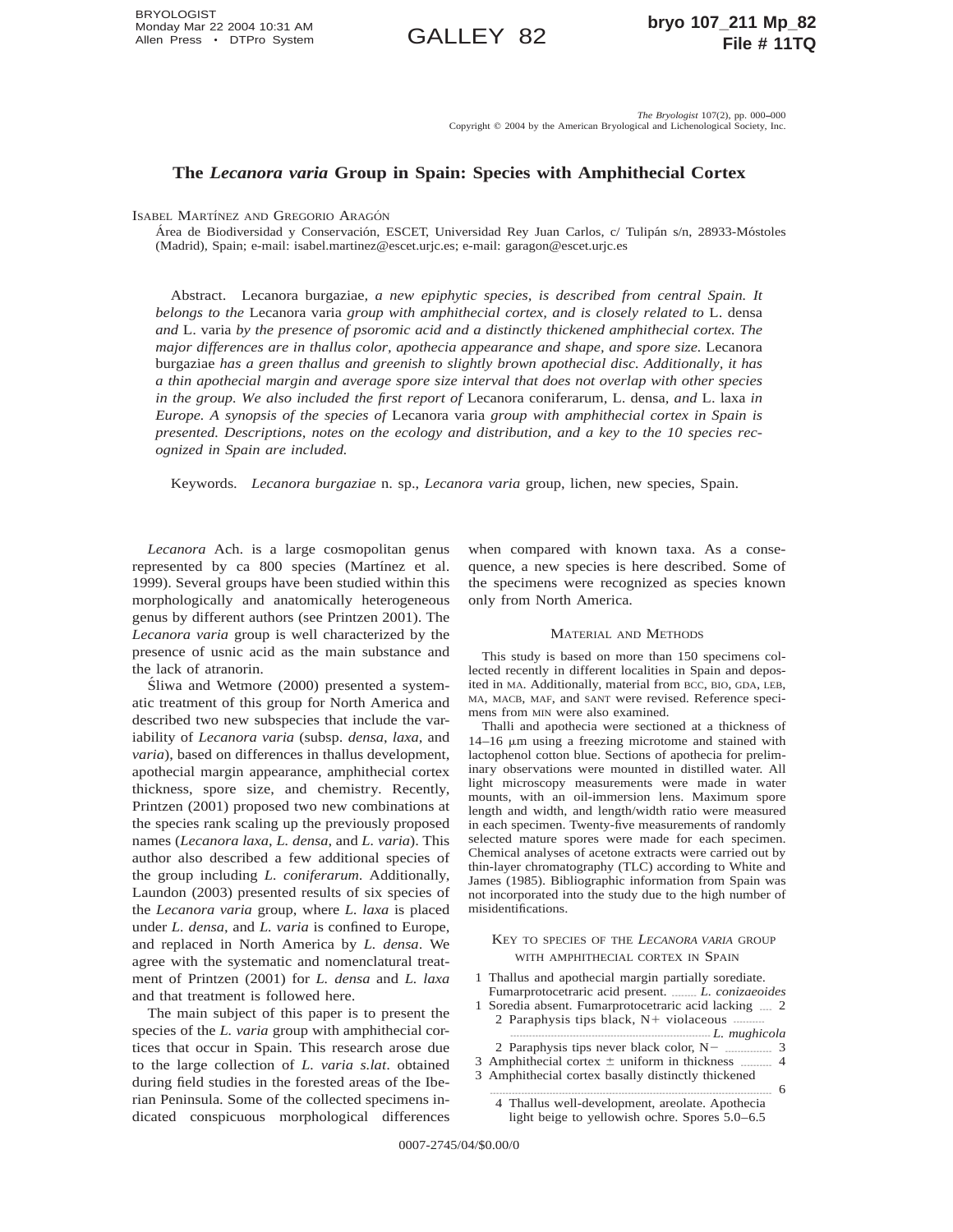### $20041$  MARTINEZ & ARAGÓN: LECANORA BURGAZII

um wide. Saxicolous. Usnic acid, zeorin -----

- -L. polytropa 4 Thallus of dispersal warts or endosubstratal. Apothecia orange-brown to dark red-brown. Spores  $3-5$   $\mu$ m wide. On bark. Isousnic or both isousnic and usnic acids  $\frac{1}{100}$  5
- 5 Apothecial disc orange brown. Epihymenium orange-brown. Spores  $8-11 \times 4-5$  µm. Usnic and isousnic acids present  $\ldots$  *L. albellula*
- 5 Apothecial disc dark red-brown. Epihymenium brown to dark-brown. Spores  $7-13 \times 3-5$  µm. Isousnic acid present  $L$ , saligna 6 Psoromic acid present ------------------------------------------- 7 6 Psoromic acid lacking .
- 7 Margin of apothecia strongly prominent when young, thick, and in two layers from above. Amphithecial cortex  $> 60$  up to 150  $\mu$ m wide near base. Spore length to width ratio averaging 2.1:2.5  $-$ *L.* varia
- 7 Margin of apothecia weakly prominent, thin, and not distinctly two-layered. Amphithecial cortex  $\lt$  $60 \mu m$  wide near base. Spore length to width ratio averaging , 2.0 ------------------------------------------------------------ 8
	- 8 Thallus endosubstratal or of dispersed warts, up to 1 mm diam. Apothecial disc greenish to slight brown, epruinose. Spores  $10-13 \times 5.0-$ 7.5 mm -------------------------------------------------- *L. burgaziae* 8 Thallus warted-areolate; individual areoles 0.1– 0.4 mm. Apothecial disc beige to orange-brown,
- pruinose. Spores  $8-11 \times 4-6 \mu m$   $\ldots$  *L. densa* 9 Apothecia flexuose; disc concave, beige to ochre.
	- Spores  $7-11 \times 4-7$  µm --------------------------------------------------------------------------------- *L. laxa*
- 9 Apothecia not flexuose; disc flat, never concave, reddish brown. Spores  $9-13 \times 4.5-6.0 \mu m$ ------------------------------------------------------------------- *L. coniferarum*

### **LECANORA ALBELLULA** Nyl.

*Thallus* endosubstratal or sometimes of dispersed warts, esorediate, yellowish to ochre; individual areoles up to 0.2 mm diam. *Apothecia* rounded, 0.3– 0.6 mm diam., mostly densely arranged, sessile with constricted base; disc orange-brown, finely whitish pruinose, flat; margin persistent and  $\pm$  level with disc yellowish to ochre. Amphithecium corticate, laterally 40–80  $\mu$ m, basally 45–85  $\mu$ m, medulla hyphae with lumina of  $1.5-2.0 \mu m$  wide, cortex 7–20  $\mu$ m wide; hypothecium 50–85  $\mu$ m high, colorless to yellowish; hymenium  $40-55 \mu m$ ; epihymenium  $3-12 \mu m$ , orange-brown; paraphyses simple to weakly branched,  $1.0-1.5 \mu m$  wide; spores colorless, simple,  $8-11 \times 4-5$  µm. *Pycnidia* not seen.

*Chemistry.*—Thallus  $C-$ ,  $K-$ ,  $P-$ . Secondary metabolites: isousnic acid and traces of usnic acid.

*Ecology and distribution.* The only specimen of this species examined and clearly identifiable was growing on bark of *Pinus sylvestris* in central Spain. Bibliographic references were not considered, because most specimens were misidentified. Circumboreal in the Northern Hemisphere (Nimis 1993).

*Distinguishing features.* - Orange-brown apothe-

cia, amphithecial cortex  $\pm$  uniform in thickness, spores  $\leq 5$  µm wide, and presence of usnic and isousnic acids.

*Remarks*.—Only one Spanish specimen in the MA herbarium was recognized as *L. albellula*. The sample was collected in 1922, and morphological and anatomical characters were in agreement with those in Printzen (2001). Recently, Printzen (2001) pointed out that *L. piniperda* Körb. is an illegitimate name, and proposed the oldest available name for the taxon - *L. albellula* Nyl. This species is similar to *L. coniferarum* and *L. saligna*, both of which can be differentiated by the chemistry and spore size. Spores of *L. saligna* are narrower and longer than those of *L. albellula*, and the thallus has only isousnic acid. On the other hand, *L. coniferarum* has slightly wider spores, wider amphithecium, and amphithecial cortex basally broader (Printzen 2001). Another taxon containing usnic and isousnic acids is *L. laxa*, which differs from *L. albellula* in thallus appearance, flexuose apothecia, amphithecial cortex broadened basally, and wider spores.

*Specimen examined.*—SPAIN. SEGOVIA. Sierra de Guadarrama, San Rafael, 1922, *Sampaio* (MA 1669).

# LECANORA BURGAZIAE Martínez & Aragón, *sp. nov.* FIG. 1

Thallus Lecanorae salignae similis, esorediatuse. Prothallus non evolutus. Apothecia sessilia vel basi constricta,  $(0.3)0.4 - 0.7(1.0)$  mm in diametro, discis epruinosis. Apothecia margine thallino distincte corticato cincta. Cortex marginis apicaliter  $10-23 \mu m$ , basim  $50-60 \mu m$  latus. Ascospora ellipsoidea,  $10.8-12.3 \times 5.4-6.8 \mu m$ . Thallus plerumque acida usnicum, psoromicum et 2'-O-demethylpsoromicum continens.

TYPE: SPAIN. CIUDAD REAL. Horcajo de los Montes, Montes de Toledo, Las Llanas, 30SUJ6972, 900 m, on fallen pine cone, *Pinus pinaster* forest, 9–October–2002, *Arago´n* 2200/02 & *Martı´nez* (holotype and isotype, MA). PARATYPES: SPAIN. CIUDAD REAL. Horcajo de los Montes, Sierra del Chorito, Cuerda de Cabañeros, 30SUJ7162, 920 m, 2002, *Aragón 505/02* (MA); 30SUJ7562, 1,000 m, *Arago´n 558/02* (MA). Horcajo de los Montes, Montes de Toledo, Sierra de Valdefuertes, 30SUJ6768, 825 m, 2002, *Arago´n 2251/02, 2252/02* & *Martı´nez* (MA). Alcoba, Sierra del Chorito, cerca del Morro de la Fragua, 30SUJ8156, 980 m, 2002, *Aragón 1050/02* (MA). Alcoba, Sierra del Chorito, cerro del Romeral, 30SUJ8156, 980 m, 2002, *Arago´n 1075/02* (MA). Navas de Estena, Montes de Toledo, los Acebuches, 30SUJ6671, 800 m, 2002, *Arago´n 960/02* (MA). El Bullaque, Sierra de la Ventilla, collado de Macheros, 30SUJ8556, 890 m, 2002, Aragón 450/02 (MA). TOLEDO PROV. Los Navalucillos, Montes de Toledo, arroyo del Chorro, 30SUJ5978, 950 m, 2002, *Arago´n 473/ 02* (MA).

*Thallus* of dispersed warts or often endosubstratal, causing a greenish discoloration of the sustratum, esorediate; warts  $\pm$  rounded, 0.03–0.10 mm in diam., convex, surface green, matt. *Apothecia* rounded, rarely flexuose, single to crowded, sessile, when older slightly constricted at base, but re-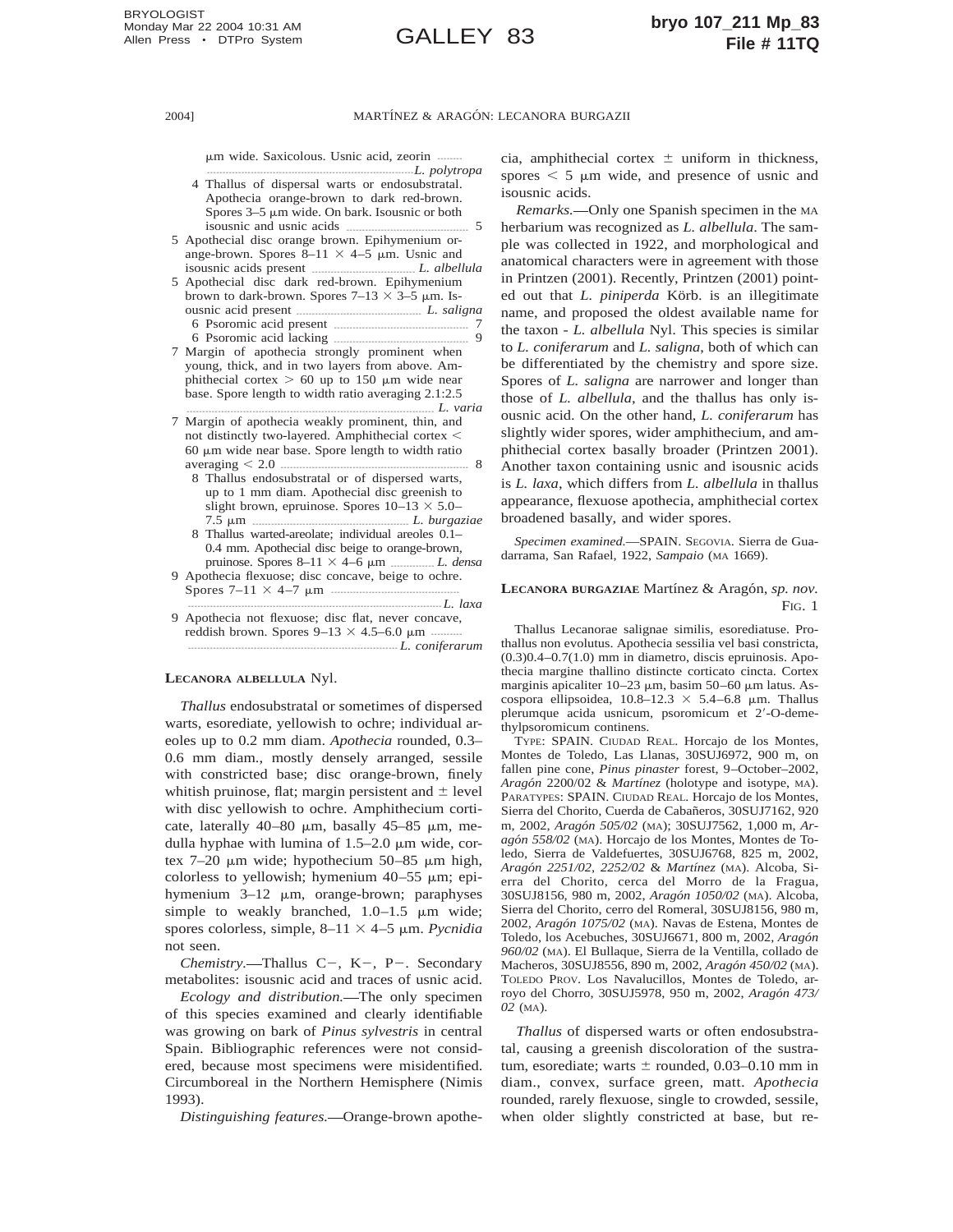# THE BRYOLOGIST [VOL. 107]



FIGURE 1. Morphology of *Lecanora burgaziae* (holotype). Scales:  $A = 0.4$  mm;  $B = 1$  mm.

mained sessile, (0.3)0.4–0.7(1.0) mm in diam.; disc greenish to slightly brown, flat to moderately concave when old, epruinose; margin weakly prominent, persistent,  $\pm$  granular-knobby, matt, slightly lighter in color than thallus. Amphithecium corticate, laterally 70-110  $\mu$ m, basally 80-123  $\mu$ m wide, medulla with irregulary entangled, shortcelled hyphae with lumina ca  $1.0 \mu m$  wide, cortex 10–23  $\mu$ m above, 50–60  $\mu$ m near base of apothecia, colorless within, outer part with granules epihymenium like, of strongly gelatinized, anticlinally arranged hyphae with lumina of  $0.5-1.0 \mu m$ ; parathecium 8–15  $\mu$ m wide; hypothecium 40–50  $\mu$ m high; subhymenium 13-22 μm high; hymenium 39–48  $\mu$ m high, colorless; epihymenium 6–10  $\mu$ m high, slightly brown, ochre to brown, granular; paraphyses weakly branched and anastomosing below,  $1.0-1.5$  wide, apically  $1.5-2.0$   $\mu$ m wide; spores colorless, simple,  $(10.0)10.8-12.3(13.0) \times$ (5.0)5.4–6.8(7.5) mm. *Pycnidia* not seen.

*Chemistry.*—Thallus  $C-, K-, P$  + yellow; secondary metabolites: usnic, psoromic and 2'-O-demethylpsoromic acids.

*Ecology. Lecanora burgaziae* was found in two different ecological conditions: on fallen pine cones in *Pinus pinaster* forests and on branches of *Cistus ladanifer* in Mediterranean shrub formations. Both communities are widely distributed in Montes de Toledo, at elevations ranging from 800 to 1,000 m. Montes de Toledo is a relative old mountainous range similar in elevation to ''Appalachian relief'' (600 to 1,450 m elevation). The substrate of the mountains is composed of granites, quartzites, siliceous, and clayey slates. The climate is typically Mediterranean, with annual rainfall varying from 500 to 800 mm, but always with an extreme drought during the summer. Annual mean monthly temperature varies from 12.5 to 15.5°C. *Lecanora burgaziae* is usually accompanied by other pioneer lichens such as *Buellia iberica* Giralt, *B. triseptata*

A. Nordin, *Caloplaca holocarpa* (Hoffm.) H. Magn., *Lecanora chlarotera* Nyl., *Lecanora umbrina* (Ach.) A. Massal., *Lecidea exigua* Chaub., *Lecidella elaeochroma* (Ach.) M. Choisy, and *Rinodina sophodes* (Ach.) A. Massal. on *Cistus ladanifer* branches, whereas it grew alone on pine cones.

*Distribution.* - Central Spain.

*Etymology.*—The specific epithet refers to Ana Rosa Burgaz who has contributed significantly to the development of Spanish lichenology.

*Remarks. Lecanora burgaziae* is externally similar to *L. saligna*, but it can be separated by differences in the amphithecial cortex and by chemistry. Moreover, *L. burgaziae* is closely related to *L. densa* and *L. varia* by the presence of psoromic acid in the thallus, and apothecial margin and amphithecial cortex distinctly thickened at the base of the apothecia. The new species has; however, several differences of thallus and apothecia appearance, amphithecium anatomy, spore size, and ecology (Table 1). Typical specimens of *L. burgaziae* develop an endosubstratal thallus or dispersed warts around the apothecia that are green, while *L. densa* and *L. varia* have a warted-areolate thallus, that is beige to ochre. However, when the material is fresh, the last two taxa might also have a thallus with a greenish or yellowish tint. *Lecanora densa*, for comparison, has a gray hypothallus between the areoles; this never appears in the Iberian species (the character might also not always be obvious in all North American specimens). *Lecanora burgaziae* and *L. densa* are similar in having sessile young apothecia that are slightly constricted at the base with age and by margins weakly prominent to  $\pm$ level with the disc. On the contrary, apothecia of *L. varia* are soon strongly constricted at the base, with prominent and thick margins. *Lecanora burgaziae* has greenish to slightly brown apothecial discs without pruina, whereas *L. densa* has beige to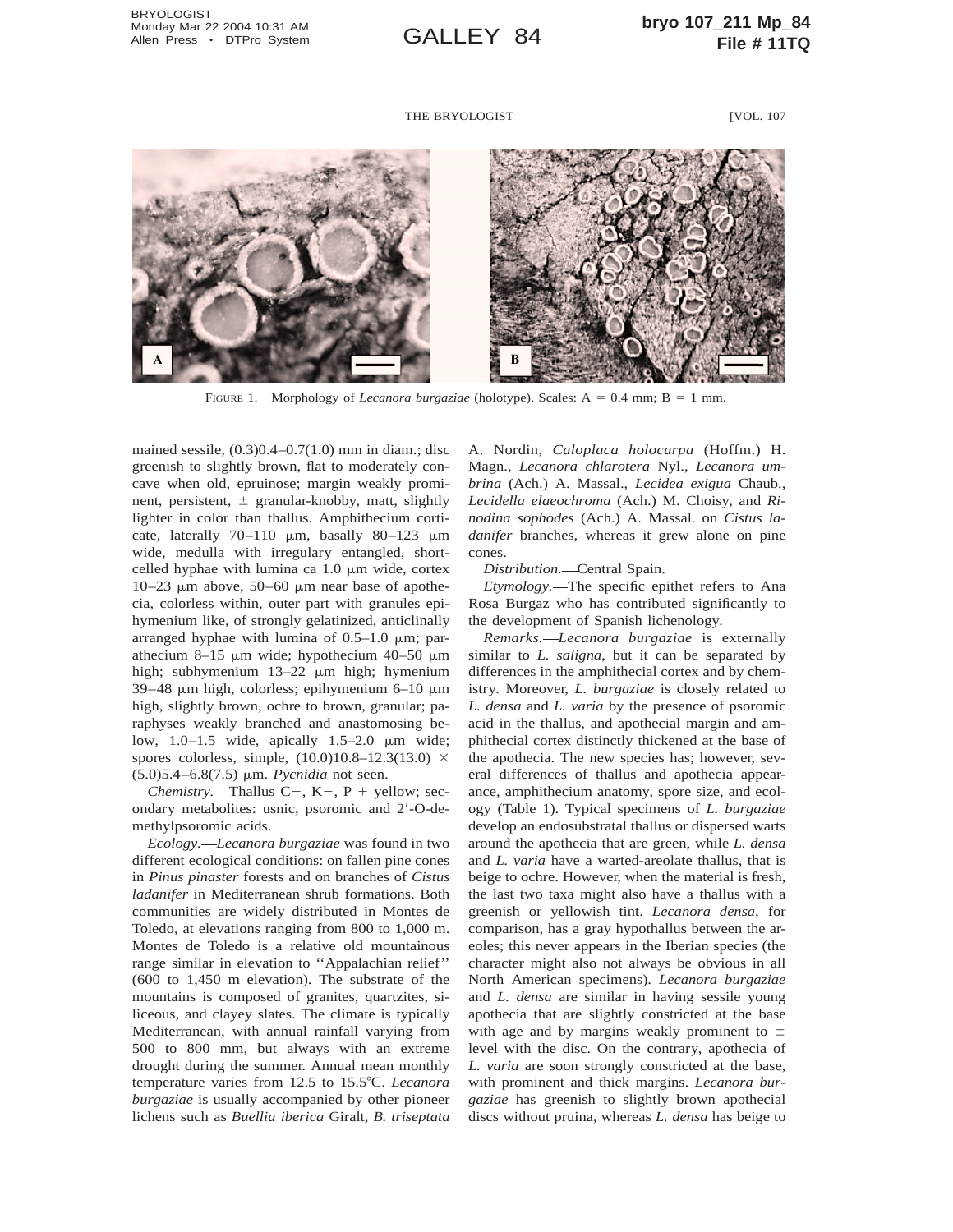# Allen Press • DTPro System GALLEY 85 **bryo 107\_211 Mp\_85 File # 11TQ**

# 2004] MARTÍNEZ & ARAGÓN: LECANORA BURGAZII

TABLE 1. Main differences between *L. burgaziae, L. densa*, and *L. varia*. Mean  $\pm$  standard deviation and extreme values (in parentheses) of spores in  $\mu$ m.

| L. burgaziae                                                                                | L. densa                                                                         | L. varia                                                                       |
|---------------------------------------------------------------------------------------------|----------------------------------------------------------------------------------|--------------------------------------------------------------------------------|
| Endosubtratal or dispersal<br>warts, to 0.1 mm diam.                                        | Warted-areolate; areoles<br>$0.15 - 0.37$ mm diam.                               | Warted-areolate; areoles 0.2-<br>$0.5$ mm diam.                                |
| Green                                                                                       | Yellowish beige to ochre                                                         | Beige to ochre                                                                 |
| Young sessile, when older<br>slightly constricted at base                                   | Young sessile, when older<br>slightly constricted at base                        | Young sessile, soon strongly<br>constricted at base                            |
| Disc greenish to slightly<br>brown; epruinose                                               | Disc beige to orange-brown;<br>pruinose                                          | Disc ochre to orange-brown;<br>pruinose                                        |
| Inconspicuous                                                                               | Ash-gray to dark gray, be-<br>tween areoles                                      | Inconspicuous                                                                  |
| Thin, weakly convex or at<br>same level at disc and<br>uniform                              | Thin, weakly convex or at<br>same level at disc and<br>uniform                   | Strongly prominent when<br>young, thick and in two-<br>layered                 |
| Cortex $10-23 \mu m$ laterally,<br>$50-60$ µm near base; hy-<br>phae lumina $\leq$ one wide | Cortex $5-20$ laterally, $35-65$<br>near base; hyphae lumina<br>$1.5 - 2.5$ wide | Cortex 25-80 laterally, 90-<br>150 near base hyphae lu-<br>mina $1.5-2.5$ wide |
| Medulla hyphae ca one wide                                                                  | Medulla hyphae $1.0-1.5$<br>wide                                                 | Medulla hyphae $\leq$ one wide                                                 |
| $(10.0)10.8 - 12.3(13.0)$                                                                   | $(8.0)8.3 - 9.7(11.0)$                                                           | $(10.0)10.5 - 12.0(12.5)$                                                      |
| $(5.0)5.4 - 6.8(7.5)$                                                                       | $(4.0)4.7 - 5.4(6.0)$                                                            | $(4.0)4.6 - 5.4(5.5)$                                                          |
| $(1.6)1.7-1.9(2.2)$                                                                         | $(1.5)1.6 - 1.9(2.5)$                                                            | $(2.0)2.1 - 2.5(2.7)$                                                          |
| Fallen pine cones and<br>branches of <i>Cistus ladani-</i>                                  | On bark of <i>Pinus pinaster</i>                                                 | On hard lignum of different<br>phorophytes                                     |
|                                                                                             | fer                                                                              |                                                                                |

orange-brown and pruinose disc, and *L. varia* has ochre discs with pruina. Amphithecia are similar in *L. burgaziae* and *L. densa*, but those of *L. varia* have a wider cortex, both laterally and basely. Furthermore, some differences in the width and lumina of medullar hyphae between the species were detected (Table 1). *Lecanora burgaziae* can also be easily distinguished from *L. densa* and *L. varia* by the presence of wider spores in the former. Apart from the anatomical and morphological differences, there is also a remarkable ecological difference, at least in Central Spain, where the three species are widely distributed. *Lecanora burgaziae* grows on fallen pine cones and branches of *C. ladanifer*, *Lecanora densa* is found on bark of *Pinus pinaster*, and *L. varia* occurs on hard lignum.

# **LECANORA CONIFERARUM** Printzen

*Thallus* warted areolate to endosubstratal, esorediate, greenish yellow to ochre; individual areoles 0.1–0.4 mm diam. *Apothecia* rounded, 0.4–1.0 mm diam., single or in groups, sessile with constricted base; disc reddish-brown, finely whitish pruinose, flat; margin prominent in young apothecia, persistent. Amphithecium corticate, laterally  $75-110 \mu m$ wide, basally  $100-140$  µm wide, medulla hyphae with lumina of  $1-2 \mu m$  wide, cortex  $5-20 \mu m$  wide above,  $16-40 \mu m$  wide below; hypothecium  $40-90$  $\mu$ m high, colorless to yellowish; hymenium 40–60  $\mu$ m, colorless to yellowish; epihymenium 5–15  $\mu$ m, reddish brown; paraphyses simple to weakly

branched, one  $\mu$ m wide; spores colorless, simple,  $9-13 \times 4.5-6.0 \mu m$ . *Pycnidia* not seen.

*Chemistry.*—Thallus  $C-$ ,  $K-$ ,  $P-$ . Secondary metabolites: isousnic and usnic acids.

*Ecology and distribution.* This species has been collected in pine forests (*Pinus pinaster*) in the Montes de Toledo, Serranía de Cuenca, and Sierra de Segura, which are impressive mountains located in central and southern Spain. The associates of this species are *Buellia griseovirens* (Turner & Borrer) Almb., *B. iberica*, *Lecanora densa*, *Micarea synotheoides* (Nyl.) Coppins, *Pyrrhospora lusitanica* (Räsänen) Hafellner, *Rinodina archaea* (Ach.) Arnold, and *Scoliciosporum umbrinum* (Ach.) Arnold, *Lecanora coniferarum* was known from Arizona, California, Colorado, New Mexico, and Guadalupe Island (Printzen 2001). These new records from central and southern Spain have significantly increased the known distribution.

*Distinguishing features.* Reddish-brown apothecia, amphithecial cortex basally broad, and presence of usnic and isousnic acid.

*Remarks. Lecanora coniferarum* is similar in appearance to *L. saligna*; however, the latter develops broader spores, amphithecial cortex  $\pm$  uniform in thickness, and contains only isousnic acid. *Lecanora coniferarum* occurs in similar habitat as *L. densa*, from which it may be separated by thallus appearance, wider amphithecial cortex, shorter spores, and the presence of psoromic acid. *Lecanora laxa* may be distinguished from *L. conifera-*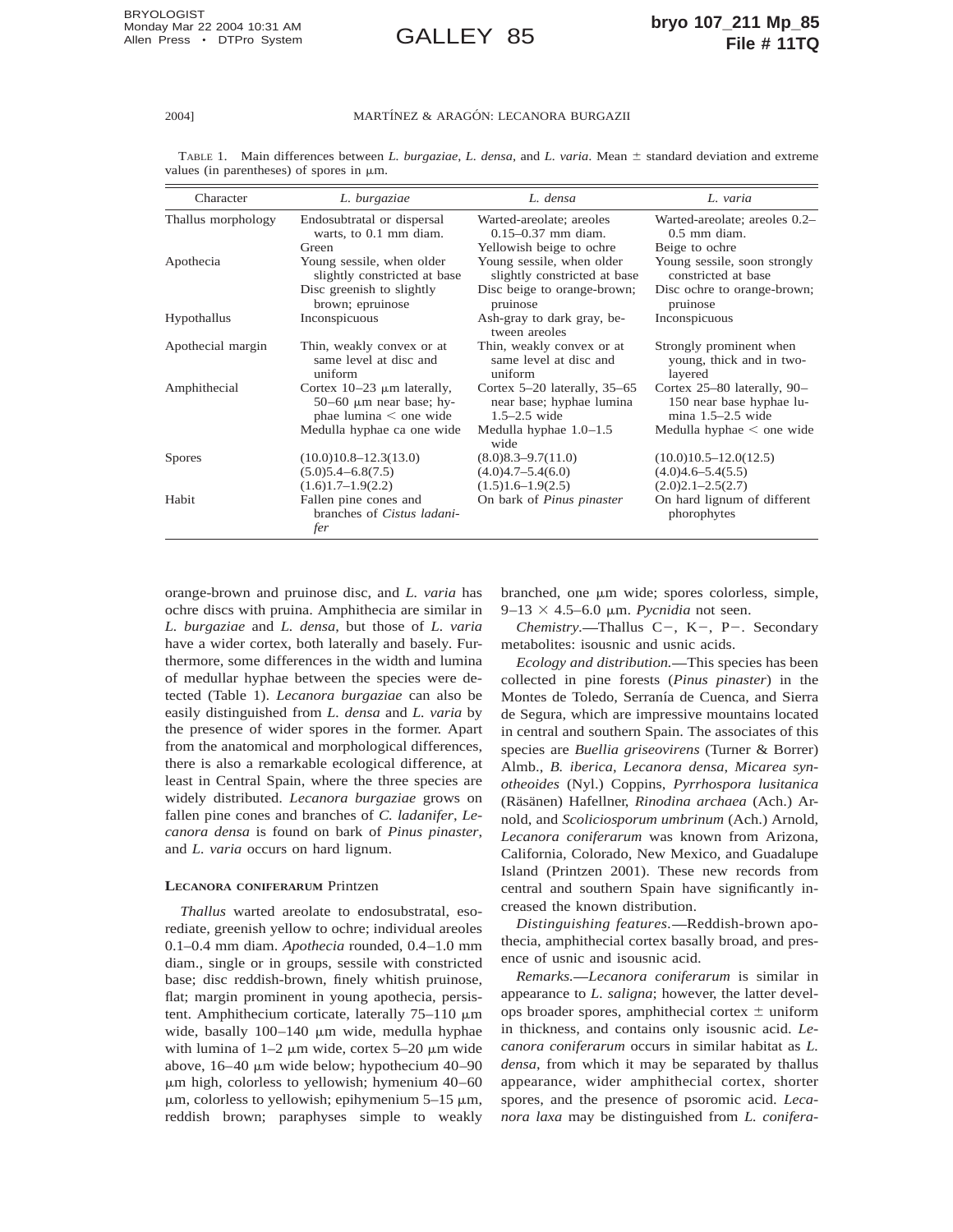### THE BRYOLOGIST [VOL. 107]

*rum* by flexuose apothecia with strongly constricted base and shorter spores. *Lecanora albellula* has distinctly wider spores and amphithecial cortex  $\pm$  uniform in thickness. *Lecanora burgaziae* is separated from *L. coniferarum* by slightly broader ascospores, thallus containing psoromic acid, apothecial disc greenish to slightly brown, and epruinose, and its different habitat.

Specimens examined.**-SPAIN**. CIUDAD REAL. Horcajo de los Montes, Montes de Toledo, Las Llanas, 30SUJ6972, 900 m, 2002, *Arago´n 2203/02, 2202/02, 2207/02, 2211/02, 2214/02, 2212/02 & Martı´nez* (MA). Horcajo de los Montes, Sierra del Chorito, Cuerda de Cabañeros, 30SUJ7162, 920 m, 2002, Aragón 501/02, 502/ *02* (MA); 30SUJ7562, 1,000 m, Arago´n *552/02, 553/02,* 554/02 (MA). CUENCA. Boniches, Serranía de Cuenca, sobre *Pinus pinaster*, 30TXK1428, 940 m, 2002, *Arago´n 2281/02* (MA). JAE´N PROV. Cazorla, Sierra de Segura, Riogazas, 30SWG0094, 1,230 m, 1997, *Aragón 4271/97 &* Martínez (MA). TOLEDO PROV. Hontanar, Montes de Toledo, arroyo del Gatillo, 30SUJ7384, 1,090 m, 2002, *Arago´n 240/02* (MA).

*Reference material examined.* NORTH AMERICA. ARIZONA. Saguaro Nat. Mon. Rincon Peak, elev. 2,260 m, *Wetmore 55191* (MIN). Apache National Forest, Mt. Baldy, ca 3,000 m, *Ryan & Nash 26877* (MIN).

# **LECANORA CONIZAEOIDES** Crombie

*Thallus* coarsely granular, greenish to grayishgreen, partially or whole sorediate; soredia farinose to minutely granular, grayish-yellow. *Apothecia* numerous, rounded, 0.5–1.5 mm diam., flat, sessile, narrowed at base; margin persistent, crenulate, partially sorediate; disc yellowish to brownish. Amphithecium corticate (without cortex in sorediate margin), laterally 60–100  $\mu$ m, basally 80–130  $\mu$ m, medulla hyphae with lumina of  $1.5-2.0 \mu m$  wide; hypothecium  $45-55 \mu m$  high, colorless; hymenium 45–65  $\mu$ m high; epihymenium 5–13  $\mu$ m high, brown; paraphyses simple,  $1.5 \mu m$  wide; spores colorless, simple,  $10-15 \times 4-6 \mu m$ . *Pycnidia* not seen.

*Chemistry.* Thallus and apothecial margin P+ (orange to red),  $K_{\pm}$  (weakly yellowish), C-. Secondary metabolites: usnic and fumarprotocetraric acids.

*Ecology and distribution.* The species mainly grows on acid bark and lignum of *Pinus nigra* and *Pinus sylvestris* together with *Hypogymnia physodes* (L.) Nyl., *Lecanora expallens* Ach., and *Rinodina archaea*, at elevations ranging between 750 and 1,800 m. It appears inside forested but managed areas, historically dedicated for timber production.

*Distinguishing features. Lecanora conizaeoides* is the only species treated here with thallus and apothecial margin partially sorediate and containing fumarprotocetraric acid.

Specimens examined.-SPAIN. BARCELONA. Sant Martí

de Tous, Coll del Guix, 31TCG79, Guixos, 400 m, 1972, *Llimona* (BCC 8286). Vilada, ctra. a Borredà, 31TDG16, 750 m, *Pinus sylvestris*, 1981, *Go´mez-Bolea*, (BCC 11459). CUENCA. Tragacete, Cerro de San Felipe, 30TWK9772, 1,780 m, 2002, *Arago´n 2313/02* (MA). Huerta del Marquesado, Sierra de Valdemeca, arroyo de la Hoz, 30TXK0647, 1,520 m, 1998, Aragón & Martínez (MA 10693). GERONA. Collada, La Molina, Cerdanya, DG18, corticı´cola, sobre *Pinus uncinata*, 1982, *Go´mez-Bolea* (BCC 3089). GUADALAJARA. Checa, Sierra del Tremedal, cerca del cerro del Moro, 30TXK0377, 1,600 m, 1998, *Arago´n & Martı´nez* (MA 10872). JAE´N. Segura de la Sierra, Sierra de Segura, río Madera, 30SWH3436, 1,250 m, 1997, *Arago´n 1875/97 & Martı´nez* (MA). Segura de la Sierra, Sierra de Segura, río Madera, 30SWH3537, 1,270 m, 1996, *Arago´n 1127/96 & Martı´nez* (MA). MADRID. Canencia, Sierra de Guadarrama, Puerto de Canencia, 30TVL3624, 1,500 m, 2002, *Arago´n 2464/02 & Martı´nez* (MA). NAVARRA. Campo de la Contienda, Anielarra, Osca, corticícola, sobre Pinus uncinata, 1973, Llimona & Clau*zade* (BCC 2543). LA RIOJA. Sierra Cebollera, pista continuación de la Ermita hacia el castillo, 1,700 m, 1993, *Breuss & Etayo* (MA 5837). TERUEL. Orihuela del Tremedal, Sierra del Tremedal, El Castillejo, 30TXK1185, 1,730 m, 1998, Aragón & Martínez (MA 10796). Villar del Cobo, barranco de la Melchora, cerca de La Cañada, 30TXK0868, 1,700 m, 1998, Aragón & Martínez (MA 10884).

### **LECANORA DENSA** (Stiwa & Wetmore) Printzen

*Thallus* warted-areolate, esorediate, yellowish beige to ochre, hypothallus ash gray to dark gray (not always well developed); individual areoles 0.15–0.37 mm diam. *Apothecia* rounded, 0.3–0.6 mm diam., single to densely crowed, sessile with constricted base; disc beige to orange brown, pruinose, flat; margin weakly prominent when young, persistent. Amphithecium corticate, laterally 60– 120  $\mu$ m wide, basally 65–130  $\mu$ m wide, medulla hyphae with lumina of  $1.0-1.5 \mu m$  wide, cortex 5– 20  $\mu$ m wide above, 35–65  $\mu$ m wide below; hypothecium  $40-60 \mu m$  high, colorless to yellowish; hymenium 40–65  $\mu$ m, colorless to yellowish; epihymenium  $7-18$  µm, ochre to orange-brown; paraphyses simple to weakly branched, one  $\mu$ m wide; spores colorless, simple,  $8-11 \times 4-6 \mu m$ . *Pycnidia* not seen.

*Chemistry.*—Thallus  $C-$ ,  $K-$ ,  $P+$  (yellow). Secondary metabolites: usnic acid, psoromic acid and  $\pm$  2'-O-demethylpsoromic acid.

*Ecology and distribution.* The species grows in central, southern, and northwestern Spain on bark of *Pinus pinaster*, at elevations from 800 to 1,000 m. It is usually associated with *Buellia griseovirens*, *B. iberica*, *Lecanora coniferarum*, *Micarea synotheoides*, *Pyrrhospora lusitanica*, *Rinodina archaea*, and *Scoliciosporum umbrinum*. *Lecanora densa* was formerly considered restricted to Arizona and Colorado (Printzen 2001), and here it is reported from Spain.

*Distinguishing features.* Hypothallus ash gray,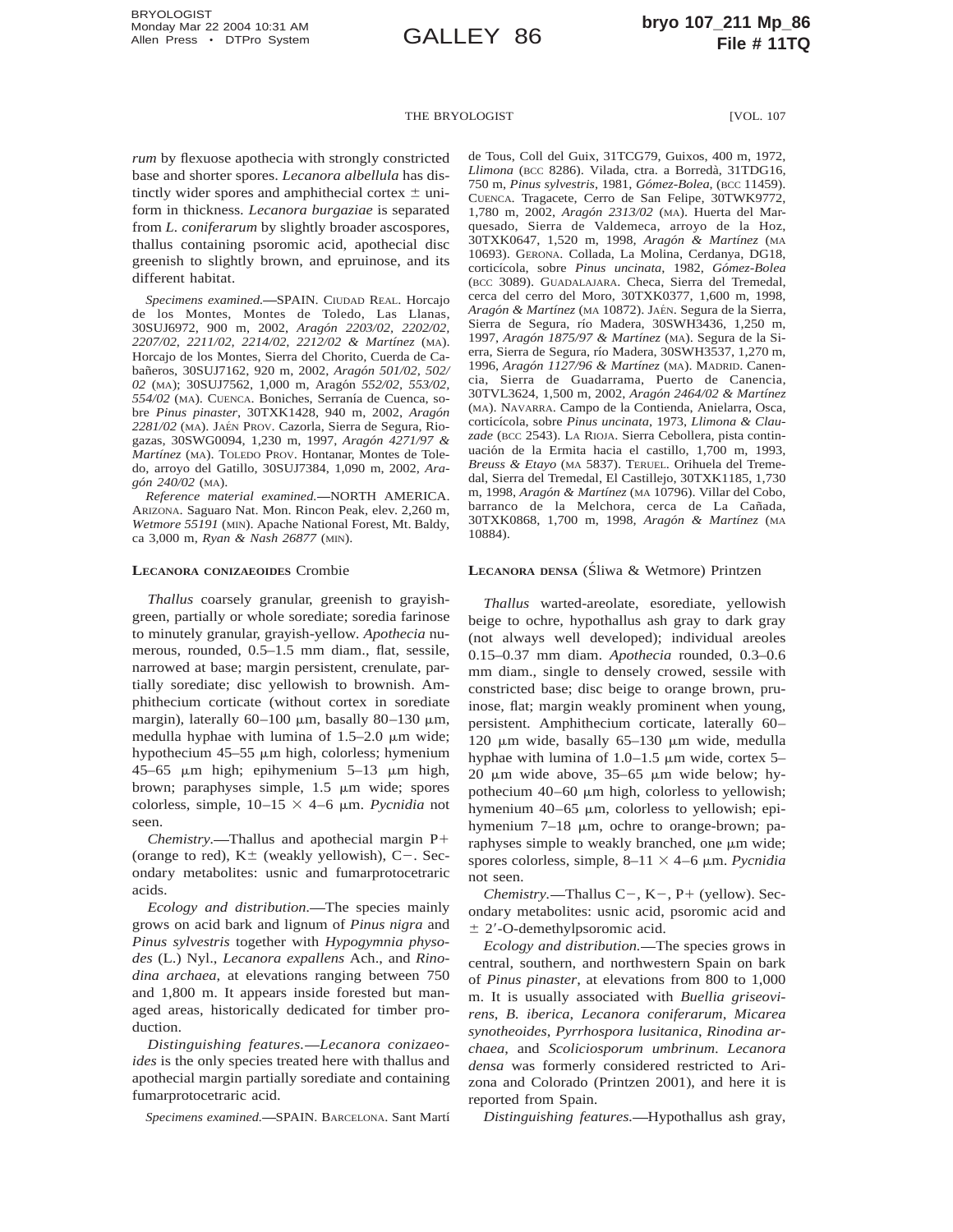# 2004] MARTÍNEZ & ARAGÓN: LECANORA BURGAZII

disc beige to orange-brown, amphithecial cortex basally broader, and presence of psoromic acid.

*Remarks.* Spanish specimens have pruinose apothecial disc. In relation to this character, Printzen (2001) pointed out the presence of pruina in this taxon, although Sliwa and Wetmore (2000) wrote that the apothecia of *L. densa* are never pruinose.

The main differences between the other two species containing psoromic acid (*L. burgaziae* and *L. varia*) are provided in Table 1. Spores of *L. albellula* and *L. coniferarum* are similar in shape and size to those of *L. densa*. However, the amphithecial cortex of *L. albellula* is  $+$  uniform in thickness and the thallus contains isousnic and usnic acids, whereas *L. coniferarum* differs from *L. densa* due to thallus appearance, broader amphithecial cortex, slightly larger spores, and absence of psoromic acid.

Specimens examined.-SPAIN. CIUDAD REAL. Horcajo de los Montes, Sierra del Chorito, Cuerda de Cabañeros, 30SUJ7562, 1,000 m, 2002, *Arago´n 556/02, 557/02*, (MA). Horcajo de los Montes, Montes de Toledo, Las Llanas, 30SUJ6972, 900 m, 2002, *Arago´n 2204/02, 2205/02, 2206/02 & Martı´nez* (MA). JAE´N. Santiago-Pontones, Sierra de Segura, río Aguamulas, 30SWH1810, 820 m, 1997, Aragón 3406/97 & Martínez (MA). MADRID. Chamartín, Madrid, 1900 (MA). ZAMORA. Galende, Parque Natural "Lago de Sanabria", cerca del río Tera, 29TPG9065, 1,000 m, 1996, *Arago´n, Castillo & Herrero* (MA).

*Reference material examined.* NORTH AMERICA. ARIZONA. Saguaro Nat. Mon. Rincon Mt., elev. 2,510 m, *Wetmore 54367* (MIN). Saguaro Nat. Mon. Rincon Mt. E of Mica Mt., elev. 2,300 m, *Wetmore 55078* (MIN). COL-ORADO. Boulder Co., Green Mountain ca 2,300 m, *Shushan & Weber* (MIN).

# LECANORA LAXA (Śliwa & Wetmore) Printzen

*Thallus* endosubstratal or sometimes of few areoles, moderately convex, yellowish beige. *Apothecia* flexuose, 0.3–0.6 mm diam., single or densely crowded, sessile with strongly constricted base; disc beige to ochre, concave or rarely flat, whitish pruinose; margin strongly prominent when young, persistent, thick, yellowish to beige. Amphithecium corticate, laterally  $40-120$  µm wide, basally 65-160  $\mu$ m wide, medulla hyphae with lumina of 1.5– 2.0  $\mu$ m wide, cortex 10–30  $\mu$ m laterally, 23–50  $\mu$ m near base; hypothecium colorless to yellowish, 30– 60  $\mu$ m high; hymenium colorless, 40–70  $\mu$ m high; epihymenium ochre,  $6-13 \mu m$ , finely granular; paraphyses simple to weakly branched, up to  $1.5 \mu m$ wide; spores colorless, simple,  $7-11 \times 4-7$  µm.

*Chemistry.*—Thallus  $C-$ ,  $K-$ ,  $P-$ : usnic and isousnic acids.

*Ecology and distribution*. - It is a corticolous and lignicolous species growing on bark of *Pinus pinaster* and lignum (*Quercus* spp. and *Juniperus thurifera*) at elevations of 900–1,300 m. It shares habitats with *Lecidea botryosa* (Fr.) Th. Fr., *Mica-* *rea misella* (Nyl.) Hedl., *Placynthiella uliginosa* (Schrad.) Coppins & P. James, and *Trapeliopsis granulosa* (Hoffm.) Lumbsch. So far, *L. laxa* has been collected in California at elevations between 1,250–2,100 m, appearing on different phorophytes (Printzen 2001). In Spain, it is central in distribution, being known from 'Sierra Madrona' (Ciudad Real prov.), 'Montes de Toledo' (Toledo and Ciudad Real provs.), and 'Serranía de Cuenca' (Cuenca prov.).

*Distinguishing features.* Apothecia flexuose with a strongly constricted base, amphithecial cortex basally broader, and presence of usnic and isousnic acids.

*Remarks.*—Previously to the studies of Sliwa and Wetmore (2000) and Printzen (2001), many specimens currently named *L. laxa* and lacking psoromic acid, flexuose apothecia, and small spores were identified as *L. varia*. The apothecial discs of *L. saligna* and *L. coniferarum* are mainly flat, not flexuose, and with an indistinctly constricted base, whereas *L. laxa* has apothecial discs mainly concave, with markedly constricted bases. Also, the spores are shorter in *L. laxa* than these other two species.

*Specimens examined.* SPAIN. CIUDAD REAL. Fuencaliente, Peña Rodrigo, ladera NE, 30SUH85, 1990, Sarrión, *Burgaz & Fuertes* (MACB). Horcajo de los Montes, Montes de Toledo, Las Llanas, 30SUJ6972, 900 m, 2002, *Arago´n 2213/02, 2208/02, 2209/02 & Martı´nez* (MA). Horcajo de los Montes, Sierra del Chorito, Cuerda de Cabañeros, 30SUJ7162, 920 m, 2002, *Arago´n 503/02* (MA); Fuencaliente, Sierra de Dormideros, ladera Norte, 30SUH95, 1,200 m, 1990, *Sarrión* (MACB). CUENCA. Buenache de la Sierra, Serranía de Cuenca, Barranco de los Charcos, 30TWK8744, 1,275 m, 1998, *Aragón & Martínez* (MA). TOLEDO. Los Navalucillos, Montes de Toledo, Las Becerras, arroyo del Chorro, 30SUJ5978, 1,070 m, 1995, *Arago´n, Herrero & Martı´nez* (MA).

*Reference material examined.* NORTH AMERICA. CALIFORNIA. Kings Canyon National Park. Redwood Canyon. *Blakeman 203* (MIN). Los Padres National Forest, town of Frazier Park, elev. 1,370 m, *Wetmore 14777* (MIN).

### **LECANORA MUGHICOLA** Nyl.

*Thallus*  $\pm$  warted-areolate, flat to moderately convex, yellowish beige to ochre; individual areoles 0.3–1.0 mm in diam. *Apothecia* rounded to irregular, 0.3–0.8 mm diam., mostly densely crowded, sessile with weakly constricted base dark brown, dark grayish to black, flat; margin persistent, slightly crenulate. Amphithecium corticate, laterally 30–110  $\mu$ m, basally 80–138  $\mu$ m, medulla hyphae with lumina of  $1-2 \mu m$  wide, cortex  $10-35$  $\mu$ m laterally, 32–60  $\mu$ m near base; hypothecium 40–85  $\mu$ m high, yellowish epihymenium 8–15  $\mu$ m, blackish brown with blackish apical cells of paraphyses and brown granules; paraphyses simple to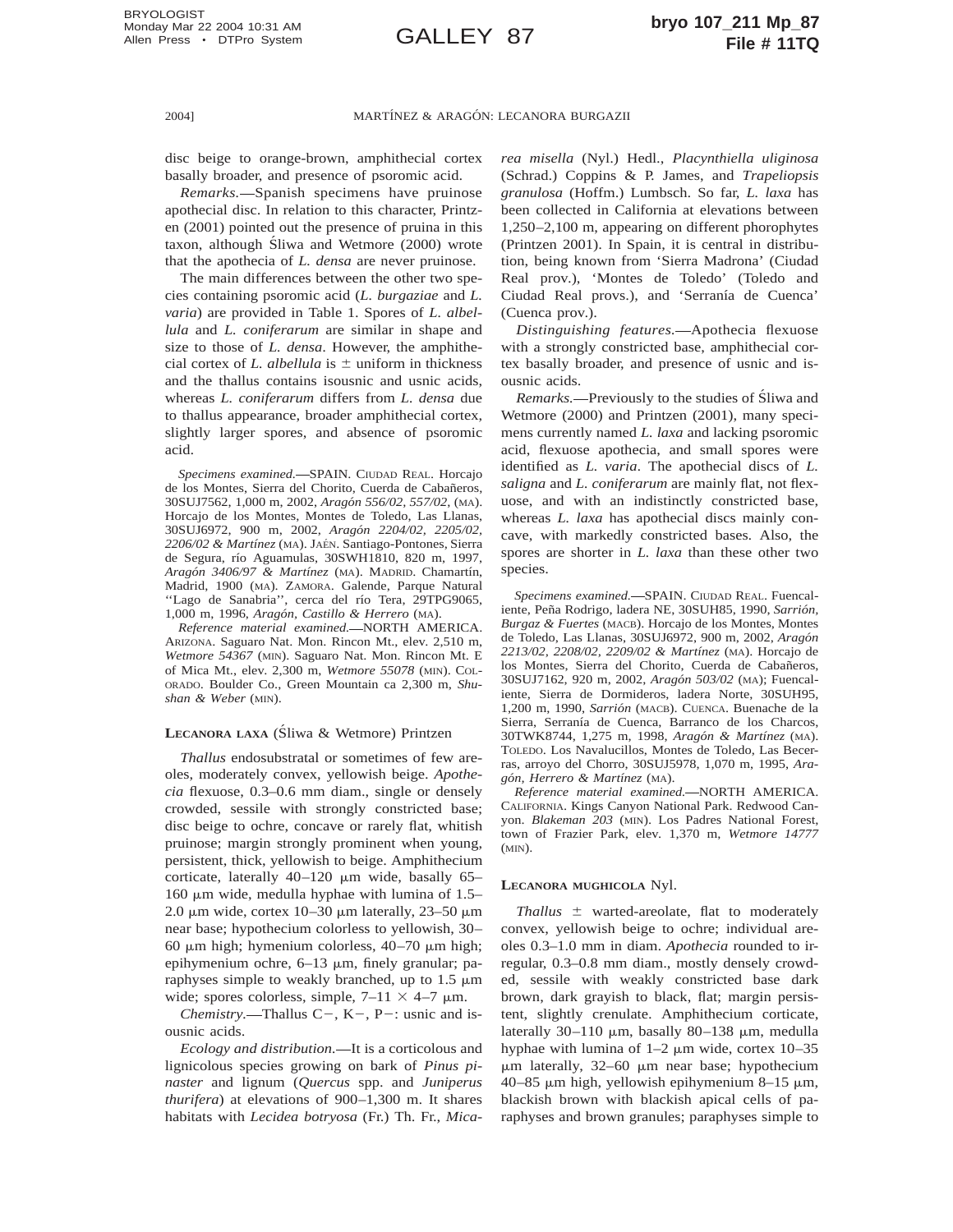**BRYOLOGIST** Monday Mar 22 2004 10:31 AM<br>Allen Press • DTPro System

# THE BRYOLOGIST [VOL. 107]

weakly branched,  $1.0-1.5 \mu m$  wide; spores colorless, simple,  $8-13 \times 3.5-5.0 \mu m$ ; conidia  $4-5 \times$  $1.0-1.5 \mu m$ .

*Chemistry.*—Thallus C-, K-, P-. Secondary metabolites: isousnic acid.

*Ecology and distribution.* This species grows on hard lignum of different phorophytes (*Juniperus thurifera*, *Pinus nigra*, and *Pinus sylvestris*) together with *Buellia cedricola* Werner, *Cyphelium tigillare* (Ach.) Ach. and sometimes with *L. varia*. It often occurs in open areas from the supra- to oromediterranean belts (1,430 to 1,900 m elevation) in central-eastern and southeastern Spain. The species is apparently confined to upland areas of central Europe (Nimis 1993) and western North America (Printzen 2001).

*Distinguishing features. Lecanora mughicola* is the only species treated here with paraphysis tips often black,  $N+$  violaceous. For an extended discussion of the species see Printzen (2001).

Specimens examined.-SPAIN. CUENCA. Serranía de Cuenca, Tierra Muerta, Cerro de la Sabina, 30TWK9646, 1,430 m, 2002, *Arago´n 2050/02* (MA). Tragacete, Cerro de San Felipe, 30TWK9772, 1,780 m, 2002, Aragón 2308/ 02 (MA). JAÉN. Santiago-Pontones, Sierra de Segura, Cordillera de las Banderillas, 30SWH2107, 1,700 m, 1997, *Arago´n 3651/97 & Martı´nez* (MA). Pozo Alco´n, Sierra del Pozo, cerro Cabañas, 30SWG0484, 1,900 m, 1997, Aragón (MA). NAVARRA. Larra, 1,700 m, lignícola, sobre branques mortes de *Pinus uncinata*, 1986, *Etayo* (BCC 3224). TARRAGONA. Baix Ebre, Tortosa, Mola de Catí (Serra dels Ports), 31TBF7021, 1,200 m, fusta, 1992, *Boqueras, Ca*nals & Gómez-Bolea (BCC 6081).

# **LECANORA POLYTROPA** (Hoffm.) Rabenh.

*Thallus* areolate, esorediate, yellowish or greenish-ochre; individual areoles 0.1–0.4 mm diam. *Apothecia*  $\pm$  polygonal, 0.4–1.0 mm diam., densely crowded, sessile, without constricted base; disc light beige to yellowish ochre, indistinctly pruinose, flat; margin weakly prominent when young, persistent. Amphithecium corticate, laterally  $50-100 \mu m$ wide, basally  $60-110 \mu m$  wide, medulla hyphae with lumina of  $1-2 \mu m$  wide, cortex  $15-40 \mu m$ wide; hypothecium  $50-230 \mu m$  high, yellowish; hymenium 45–60  $\mu$ m, colorless to yellowish; epihymenium 7-23 μm, ochre; paraphyses weakly branched,  $1.0-1.5 \mu m$  wide; spores simple,  $10-12$  $\times$  5.0–6.5  $\mu$ m. *Pycnidia* not seen.

*Chemistry.*—Thallus  $C-$ ,  $K-$ ,  $P-$ . Secondary metabolites: usnic acid and zeorin.

*Ecology and distribution.* This species grows on siliceous rocks at elevations of 500 to 2,500 m, in open and exposed areas of northern Spain. There was a single record from southern Spain, in Sierra Nevada, at 2,500 m. A species with bipolar, circumboreal-montane distribution in the Northern Hemisphere (Nimis 1993).

*Distinguishing features. Lecanora polytropa* is a saxicolous taxon of the *Lecanora varia* group occurring in the Iberian Peninsula. The species is well-differentiated by its densely crowded, light beige to yellowish ochre apothecia with a slightly lighter margin (Printzen 2001).

*Remarks. Lecanora polytropa* is similar to *L. intricate*; however, the latter develops an areolate thallus that is  $\pm$  continuous and with crenulate margins, and apothecia mainly immersed with blackish green discs. Spanish specimens examined of *L. intricata* all belonged to *L. polytropa*.

*Selected specimens examined.* ANDORRA. Sota Sant Julia` per la ctra. de Fontaneda, 31TCH70, 900 m, alzinar encarat a l'Est, esperó rocós amb. *Q. pubescens*, 1978, *Llimona* (BCC 7067). Coma de Port de Rat, 31TCH82, 2,360–2,650 m, blocs al prat alpí, cara N roques erosionades per l'antiga glacera, 1978, *Llimona* (BCC 7099). SPAIN. BARCELONA. Montseny, Catiu d'Or, 31TDG52, extraplomo orientado al SE, 1,350 m, 1979, *Hladun* (BCC 6851). Fogars de Montclus, mirador aprop de Can Penyacanyes, 31TDG52, 1,200 m, rocas esquistosas al límite del hayedo, 1981, *Hladun* (BCC 6937). Fogars de Montclus, Torrent de la roca d l'Escala, 31TDG52, 1,350 m, sobre granito, inclinado 10° al NW, en un claro de hayedo, sotobosque de *Calluna vulgaris*, 1978, *Hladun*, (BCC 6738). A 500 m al N del Turó Catiu d'Or en la carena hacia les Agudes, 31TDG5326, 1,670 m, 1975, *Hladun* (BCC 6421). LA CORUÑA. Caaveiro, 350-400 m, 1986, *Carballal & Lo´pez de Silanes* (SANT 2691). Penı´nsula de Bares, 1996, *Paz Bermu´dez* (SANT 9876). A Capelada, Ortigueira, 29TNJ7937, 529 m, 1991, *Sánchez-Biezma* et al. (SANT 9095). GERONA. Arbucies, Puig de Sa Carbassa, cara mira a Coll ses Basses, 31TDG52, 1,660 m, orientación N, 1976, *Hladun* (BCC 6695). GRANADA. Sierra Nevada, Peñones de San Francisco, 2,400 m, 1977, *Casares* (GDA 2050). HUESCA. Campo de Troya, Panticosa, pista del Corral de Mulas, barranco de la Mina, 2,150 m, 1993, *Etayo*  $\&$  Gómez-Bolea (MA 4249). LEÓN. Mascariel, 29TQG1490, 1,700 m, 1988, *Terro´n* (LEB 1675). El Lagarello, 29TQG1590, 1,800 m, 1989, *Terrón* (LEB 653). Arroyo de las Rubias, 29TQG1289, 1,350 m, 1989, *Terro´n* (LEB 648). La Pasada de Mascariel, 29TQG1291, 1,690, 1988, *Terro´n* (LEB 1352). Alto de el Palo, 29TQG1293, 1,650 m, 1987, *Terro´n* (LEB 1420). Alto de el Palo, 29TQG1192, 1,900 m, 1988, *Terro´n* (LEB 1668). Collado de el Palo-Sierra del Teleno, 29TQG1292, 1,900 m, 1988, *Terrón* (LEB 2115). Peña de la Serna, 29TQG1594, 1,350 m, 1989, *Terrón* (LEB 655). Peña Negra, 29TQG1790, 1,900 m, 1989, *Terro´n* (LEB 650). Las Majadotas, 29TQG1789, 1,700 m, 1989, *Terro´n* (LEB 430). LÉRIDA. Bellver de Cerdanya, Gréixer, Prop del Poble, 31TDG36, orientat al SE, incl. 80°, substrat esquistós, 1,400 m, 1990, *Llimona* (BCC 12883). LUGO. Consagrada, Puebla de Burón, 1987, *Valcárcel* (SANT 7767). ORENSE. Sierra de Invernadeiro, 29TPG3472, 1988, *Carballal* (SANT 8945). PALENCIA. Pico Curavacas, 30TUN66, 1,950 m, 1990, *Terro´n* (LEB 1512).—PONTEVEDRA. La Fracha, *Crespı´* (MA 1672, MA 1033).

### **LECANORA SALIGNA** (Schrad.) Zahlbr.

*Thallus* of dispersed warts, yellowish; individual warts up to 0.2 mm diam. *Apothecia* rounded, 0.3– 1.0 mm diam., single, sessile, with constricted base; disc dark red-brown, flat; margin prominent in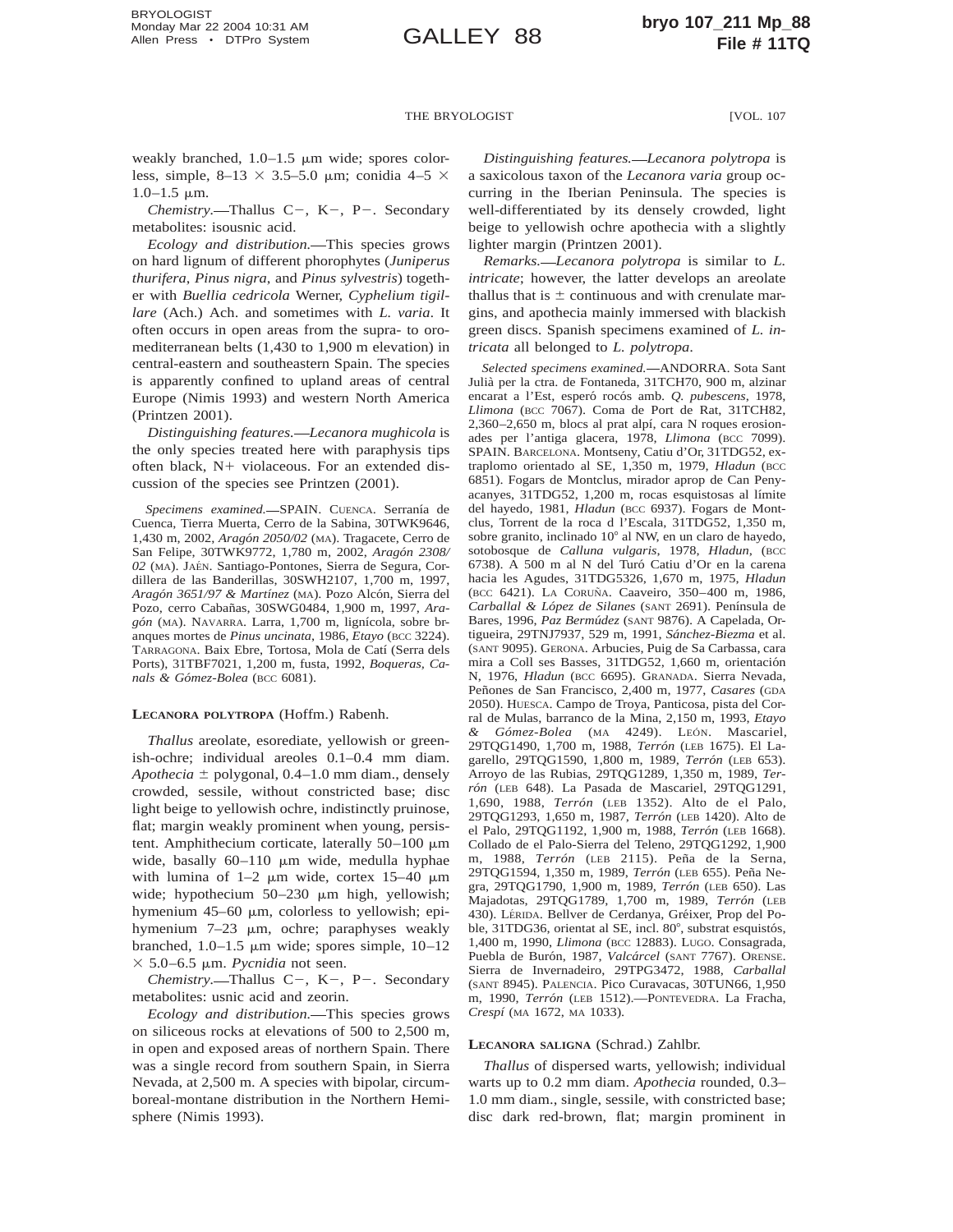# 2004] MARTÍNEZ & ARAGÓN: LECANORA BURGAZII

young apothecia, persistent. Amphithecium corticate, laterally 55–100  $\mu$ m wide, basally 60–120  $\mu$ m wide, medulla hyphae with lumina of  $1-2 \mu m$  wide, cortex  $5-22 \mu m$  wide; hypothecium  $40-75 \mu m$ high, yellowish brown, sometimes with conspicuous orange-brown patches; hymenium  $37-70 \mu m$ , colorless; epihymenium  $5-20 \mu m$ , brown to darkbrown; paraphyses weakly branched,  $1.0-1.5 \mu m$ wide; spores simple,  $7-13 \times 3-5$   $\mu$ m. *Pycnidia* not seen.

*Chemistry.*—Thallus C-, K-, P-. Secondary metabolites: isousnic acid.

*Ecology and distribution.* This species grows on lignum of different phorophytes together with *Lecidea botryosa*, *Calicium salicinum* Pers., and *Trapeliopsis flexuosa*. It mainly appears from the meso- to supramediterranean belts at elevations of 700 to 1,300 m.

*Distinguishing features.* Apothecia dark redbrown, amphithecial cortex  $\pm$  uniform in thickness, spores  $\leq 5$  µm wide, and presence of isousnic acid.

*Remarks. Lecanora albellula* is the other epiphytic taxon with amphithecial cortex  $\pm$  uniform in thickness; however, it is distinguished from *L. saligna* by different apothecial disc color (orangebrown in *L. albellula*), hypothecium colorless, and amphithecium narrower than that of *L. saligna*. The species is similar in appearance to *L. coniferarum* that has a basally thickened amphithecial cortex, broader spores, and usnic acid as main lichen substance.

Specimens examined.-SPAIN. JAÉN. Orcera, Sierra de Segura, río Madera, 30SWH3537, 1,270 m, 1997, Aragón *2702/97* (MA). Santo Tome´, Sierra de las Villas, subida al cerro Vilchetes, 30SWH0209, 1,150 m, 1998, *Arago´n* 997/98 & Martínez (MA). LEÓN. Priaranza del Bierzo, 29TPH90, 700 m, 1988, *Etayo & Terro´n* (LEB 2176). TAR-RAGONA. Baix Ebre, Tortosa, Mola de Catí (serra dels Ports), 31TBF7021, 1,200 m, fusta de pi, 1992, *Boqueras, Canals & Go´mez-Bolea* (BCC 6080).

# **LECANORA VARIA** (Hoffm.) Ach.

Thallus crustose, warted-areolate, continuous, beige to ochre. Apothecia 0.5–1.5 mm diam., single or in groups, sessile with constricted base; disc ochre to orange-brown, flat, whitish pruinose; margin strongly prominent when young, persistent, thick and two layered. Amphithecium corticate, amphithecial cortex  $25-80 \mu m$  laterally,  $90-150$  $\mu$ m near base, hyphae lumina 1.5–2.5  $\mu$ m wide; hypothecium colorless to yellowish,  $30-40 \mu m$ high; hymenium colorless,  $50-80 \mu m$  high; epihymenium ochre,  $6-13 \mu m$ ; paraphyses simple to weakly branched, 2  $\mu$ m wide; spores colorless, simple,  $10.0-12.5 \times 4.0-5.5 \mu m$ .

*Chemistry.*—Thallus  $C-, K-, P$  + yellow; secondary metabolites: usnic, psoromic and 2'-O-demethylpsoromic acids.

*Ecology and distribution. Lecanora varia* mainly grows on acid bark or lignum of different phorophytes, in lowland sites as well as mountainous areas, in subhumid conditions, and it frequently appears together with *Cyphelium tigillare*, *Lecidea botryosa*, *Mycocalicium subtile*, or *Trapeliopsis flexuosa*. Our specimensoriginated mostly from the Mediterranean Region, at elevations of 700 to 2,000 m. Widespread in Europe (Printzen 2001).

*Distinguishing features.* Apothecial margin strongly prominent when young, thick and in two layers, amphithecial cortex  $> 100 \mu m$  wide basally, and presence of psoromic acid.

*Remarks. Lecanora varia* is easily identified by the prominent margin (when young) that is two layered–greenish or brownish on the outer part and yellowish on the inner part, spores narrowly ellipsoid, and the presence of psoromic acid. This species has been confused with *L. laxa*, which can be distinguished by the absence of psoromic acid, flexuose apothecia, and slightly smaller spores. *Lecanora varia* is related to *L. densa* and *L. burgaziae* through the presence of psoromic acid in the thallus and apothecial margin and amphithecial cortex distinctly thickened (with the base significantly broader). The main differences between these three species are given in Table 1.

*Selected specimens examined.* ANDORRA. Ordino, Coll d'Ordino, 31TCH82, 1,930 m, Més amunt del Coll, *Llimona*, (BCC 7296). SPAIN. ALBACETE. Bienservida, Sierra de Alcaraz, Padrón de Bienservida, 30SWH3961, 1,600 m, *Arago´n 1022/97, Herrero & Martı´nez* (MA). Paterna del Madera, Sierra de Alcaraz, Calar de la Osera, 30SWH5167, 1,550 m, 1997, *Aragón & Martínez* (MA). BARCELONA. Collada de les set Fonts, Pedreforca, Berguda`, CG97, 2,100 m, sobre *Pinus uncinata* mort., 1979, *Go´mez-Bolea* (BCC 3350). CIUDAD REAL. Navas de Estena, Montes de Toledo, collado de Acebuches, 30SUJ6671, 975 m, 2002, *Arago´n 954/02* (MA). CUENCA. Buenache de la Sierra, Serranía de Cuenca, cerro de la Menta, 30TWK9044, 1,424 m, 2002, *Aragón 2400/02* (MA). Serranía de Cuenca, Cotillas, 30TWK8738, 1,200 m, 1998, *Arago´n & Martı´nez* (MA). JAE´N. La Iruela, Sierra de Segura, valle del río Borosa, 30SWH1305, 850 m. 1997. *Arago´n 3205/97 & Martı´nez* (MA). Villacarrillo, Sierra de las Villas, arroyo de las Aguascebas, 30SWH1017, 1,200 m, 1998, *Arago´n 1100/98, 1117/98 & Martı´nez* (MA). Aldeaquemada, Sierra Morena, cascada de La Cimbarra, 30SVH6749, 760 m, 1994, *Sarrión* (MA). LEÓN PROV. Sierra del Teleno, 29TQG2187, 1,550 m, 1993, *Terro´n* (LEB 2071). Tabuyo del Monte, 29TQG2586, 1,220 m, 1993, *Terro´n* (LEB 2077). Suertes de Ancares, 29TPH8546, 925 m, 1995, *Terro´n* (LEB 3370). Guı´mara, 29TPH8752, 1,170 m, 1995, *Terrón* (LEB 3373). LÉRIDA. Alins, Vall Ferrera, 31TCH60, 1,900 m, *Pinus uncinata*, 1981, *Go´mez-Bolea* (BCC 11770). SEGOVIA. Riofrío de Riaza, valle del río Riaza, Majada Larga, 30TVL6564, 1,500 m, 1994, Aragón, *Martínez & Rojas* (MA). Riofrío de Riaza, valle del río Riaza, barranco que sube hacia Las Vegas, 30TVL6465, 1,450 m, 1994, *Aragón & Martínez* (MA). SORIA. Recuerda, Corral de la Losa, 30TVL9988, 1,000 m, 1995, *Arago´n 1128/95* (MA). Dehesa de Cuevas de Agreda, Moncayo, WM92, lignícola, 1984, *Gómez-Bolea* (BCC 3537).